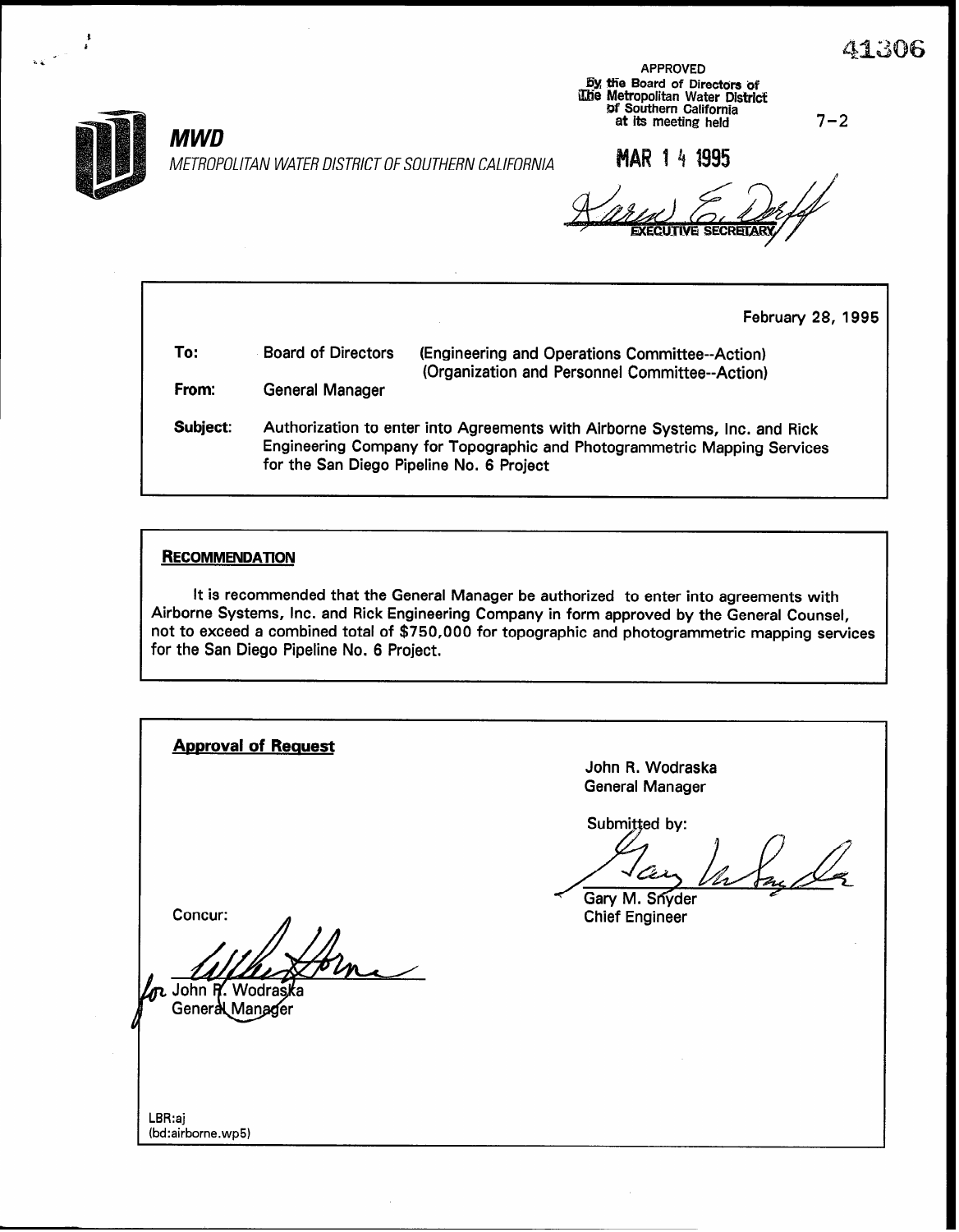#### **BRIEF DESCRIPTION**

The San Diego Pipeline No. 6, consisting of approximately 20 miles of pipeline and tunnel in Riverside and San Diego counties (Exhibit A), will be built by Metropolitan. The remaining 10 miles of pipeline in San Diego County will be built by the San Diego County Water Authority.



#### PURPOSE/BACKGROUND

In June 1993, your Board authorized the General Manager to acquire all lands and interests in real properties required for design, construction, mitigation, operation, and maintenance of the San Diego Pipeline No. 6 Project. Funding for Metropolitan's portion was approved under Appropriation No. 558. Request for Proposals (RFP) No. 104 for topographic mapping services was issued in August 1994 and respondent selection was completed in October 1994. Respondents selected were Airborne Systems, Inc. and Rick Engineering Company. These services were separated into two work packages: one for the pipeline portion and one for the tunnel. If this action is approved, negotiation with each firm will determine their portion of the work.

 $\mathbb{R}^{n}$  .  $\mathbb{R}^{n}$  .  $\mathbb{R}^{n}$  ,  $\mathbb{R}^{n}$  ,  $\mathbb{R}^{n}$  ,  $\mathbb{R}^{n}$  ,  $\mathbb{R}^{n}$  ,  $\mathbb{R}^{n}$  ,  $\mathbb{R}^{n}$  ,  $\mathbb{R}^{n}$  ,  $\mathbb{R}^{n}$ 

na nashrida<br>Manazarta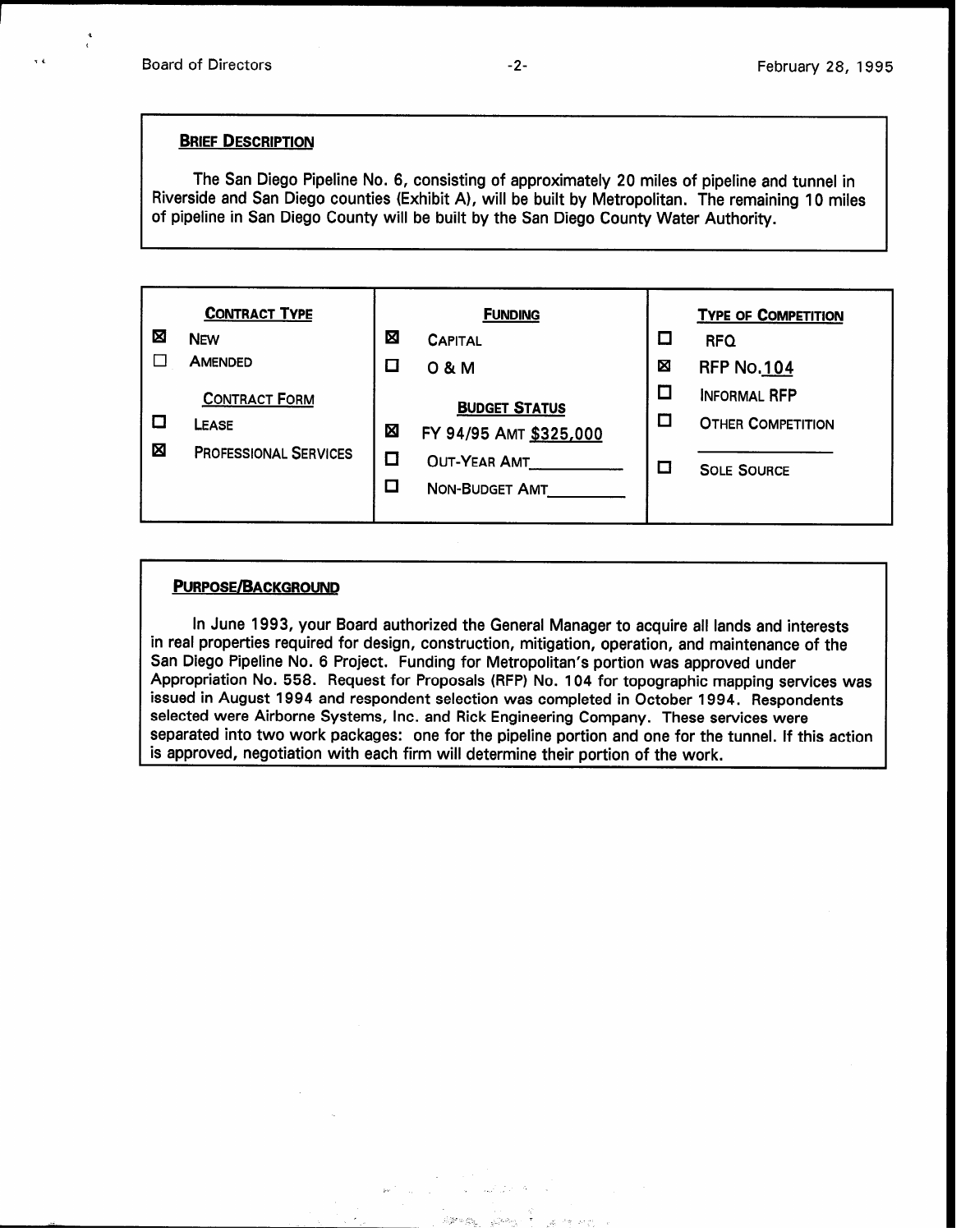### MBE/WBE

RFP No. 104 established certified Minority-Owned Business Enterprise (MBE) and certified Women-Owned Business Enterprise (WBE) participation goals at 15 percent and 6 percent respectively. Rick Engineering Company has committed to achieving 18 percent MBE and 6 percent WBE participation. Airborne Systems has committed to 15 percent MBE and 6 percent WBE participation. MBE/WBE participation for both consultant firms are listed in Exhibit B.

## CEQA COMPLIANCE / ENVIRONMENTAL DOCUMENTATION

The Final Environmental Impact Report for the San Diego Pipeline No. 6 Project was certified by the Board on May 18, 1993. No further environmental documentation is required to proceed with implementation of this project.

| <b>RFP STATISTICS</b><br><b>FIRMS REQUESTED RFP</b><br>50<br><b>FIRMS SUBMITTED PROPOSALS</b><br>16<br><b>FIRMS WERE SHORT-LISTED</b><br>-5 | Evaluation Criteria: Management approach<br>and methodology, experience of project<br>mapping manager, team members experience,<br>and adequate staffing/reserve capacity,<br>Exhibit C. |  |  |  |
|---------------------------------------------------------------------------------------------------------------------------------------------|------------------------------------------------------------------------------------------------------------------------------------------------------------------------------------------|--|--|--|
| <b>Contracts with Consultant</b>                                                                                                            | <b>Contractual Details</b>                                                                                                                                                               |  |  |  |
| TOTAL NO. (AIRBORNE SYSTEMS) 6                                                                                                              | ⊠<br>ANTICIPATED DURATION 1-95 to 1-97                                                                                                                                                   |  |  |  |
| (RICK ENGINEERING) 2                                                                                                                        |                                                                                                                                                                                          |  |  |  |
| COMBINED MAXIMUM DOLLAR AMTS.                                                                                                               | □<br><b>HOURLY RATES/PROPOSED RATES*</b>                                                                                                                                                 |  |  |  |
| <b>AIRBORNE SYSTEMS</b><br>\$943,750                                                                                                        | * FEE SCHEDULE IS BASED ON DELIVERABLES<br>WHICH ARE BEING NEGOTIATED.                                                                                                                   |  |  |  |
| <b>RICK ENGINEERING COMPANY</b><br>\$536,025                                                                                                |                                                                                                                                                                                          |  |  |  |

ina ang pangalangan.<br>1947 - The Hotel Andrea ang pangalangan na pangalangan ng pangalangan ng pangalangan na pangalangan ng pangala<br>1950-1964 - Pangalangan ng pangalangan na pangalangan na pangalangan na pangalangan na pan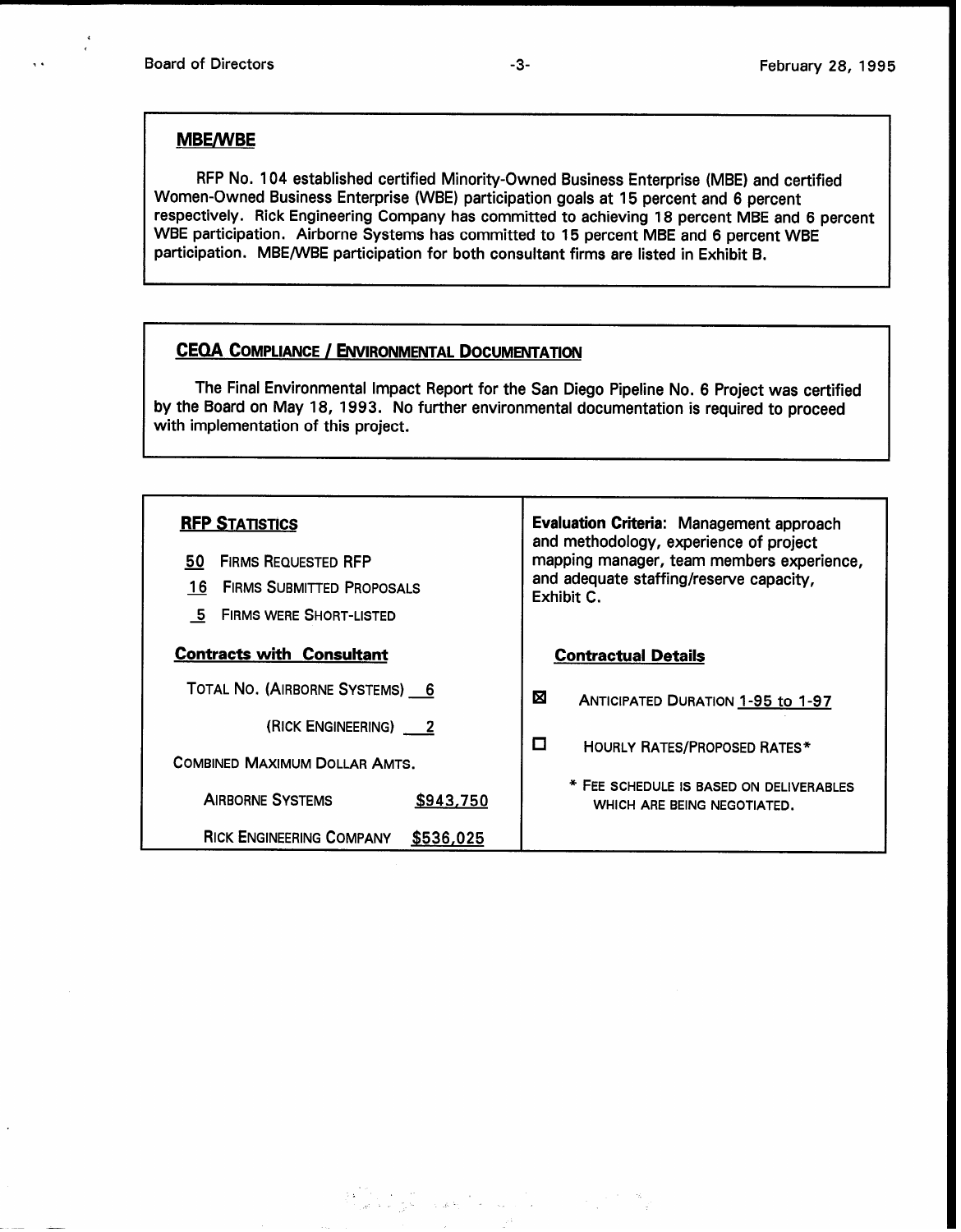41306 Exhibit A



Figure 1 San Diego Pipeline No. 6 - Geographic Location.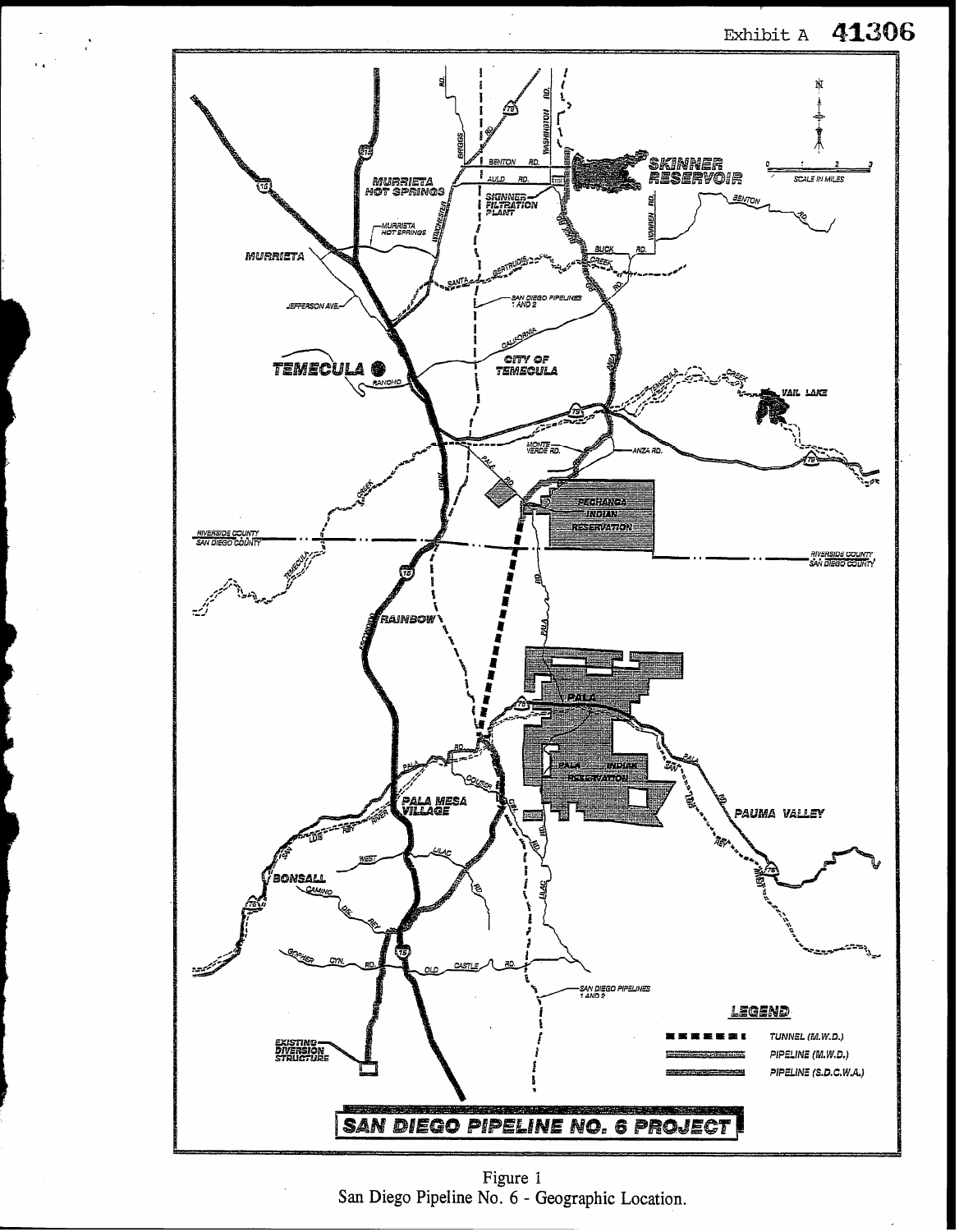| Exhibit B |  |
|-----------|--|
|-----------|--|

 $\sim$ 

|                                                  | <b>MBE/WBE PARTICIPATION FOR</b><br>Airborne Systems, Inc. | 41306                     |                              |                |
|--------------------------------------------------|------------------------------------------------------------|---------------------------|------------------------------|----------------|
|                                                  | Project Goals                                              |                           | MBE %                        | WBE %          |
|                                                  |                                                            |                           | $15\%$                       | $6\%$          |
| Consultant<br>(If Consultant is a<br>MBE or WBE) | Type of Services                                           |                           | Participation<br>MBE % WBE % |                |
| Subconsultant                                    | Type of Services                                           |                           | Participation<br>MBE % WBE % |                |
| Cordax                                           |                                                            | <b>CAD Processing</b>     | $15\%$                       |                |
| I. K. Curtis Service                             |                                                            | <b>Aerial Photography</b> |                              | $6\%$          |
|                                                  |                                                            |                           |                              |                |
|                                                  |                                                            |                           |                              |                |
|                                                  |                                                            |                           |                              |                |
|                                                  |                                                            |                           |                              |                |
|                                                  | Total Participation:                                       |                           | 15%<br>MBE %                 | $6\%$<br>WBE % |

 $\sim$ 

 $\bar{\gamma}$ 

 $\frac{4}{3}$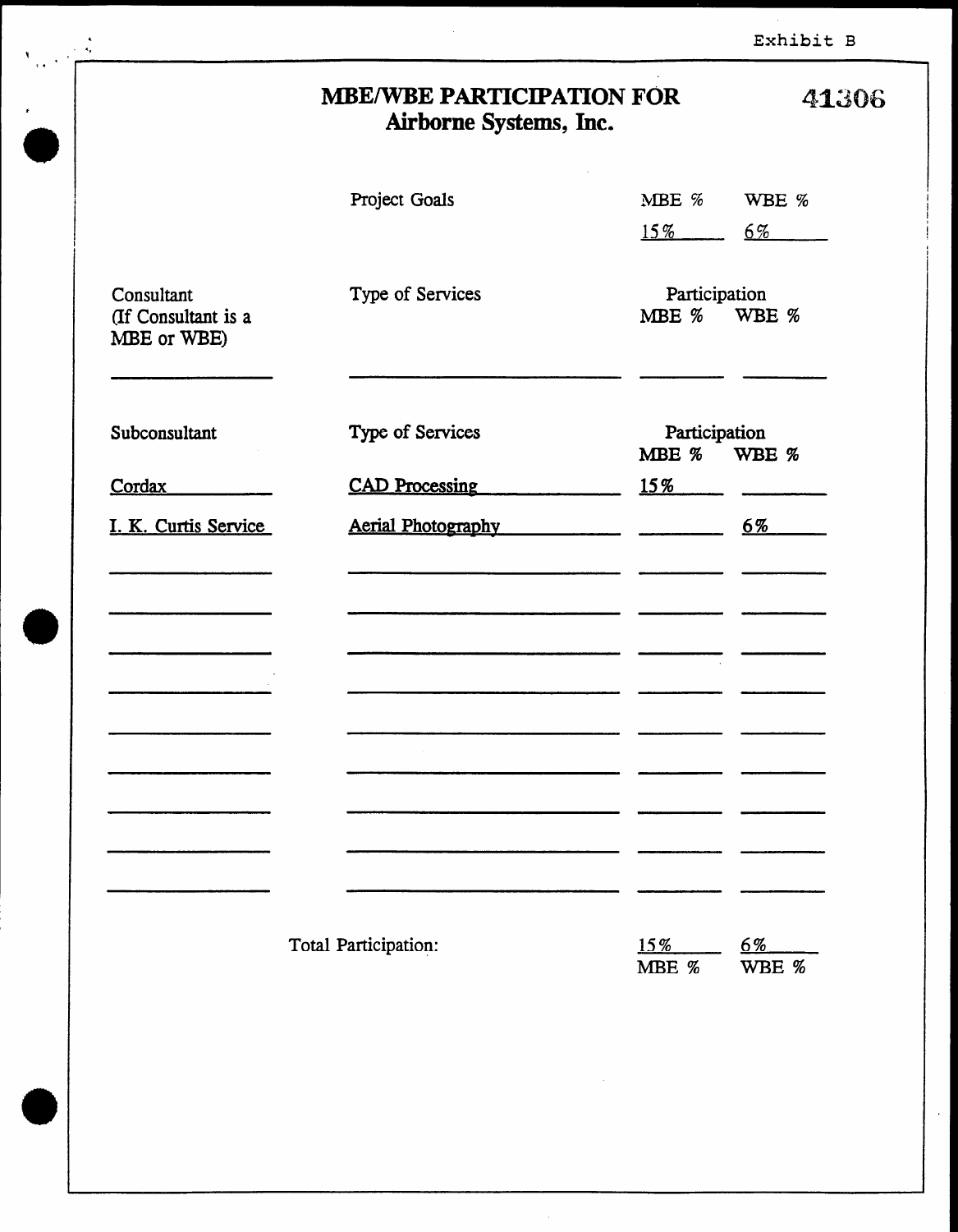|  |  | 41306 |
|--|--|-------|
|  |  |       |

# MBE/WBE PARTICIPATION FOR Rick Engineering Company

|                                                  | Project Goals        | MBE %                        | WBE %          |
|--------------------------------------------------|----------------------|------------------------------|----------------|
|                                                  |                      | $15\%$                       | $6\%$          |
| Consultant<br>(If Consultant is a MBE or<br>WBE) | Type of Services     | Participation<br>MBE % WBE % | $\alpha$       |
| Subconsultant                                    | Type of Services     | Participation<br>MBE %       | WBE %          |
| Mercrator Photogrammetric                        | Data collection      | <b>18%</b>                   |                |
| DC Design                                        | <b>CADD Drafting</b> |                              | $6\%$          |
|                                                  |                      |                              |                |
|                                                  |                      |                              |                |
|                                                  |                      |                              |                |
|                                                  | Total Participation: | 18%<br>MBE %                 | $6\%$<br>WBE % |